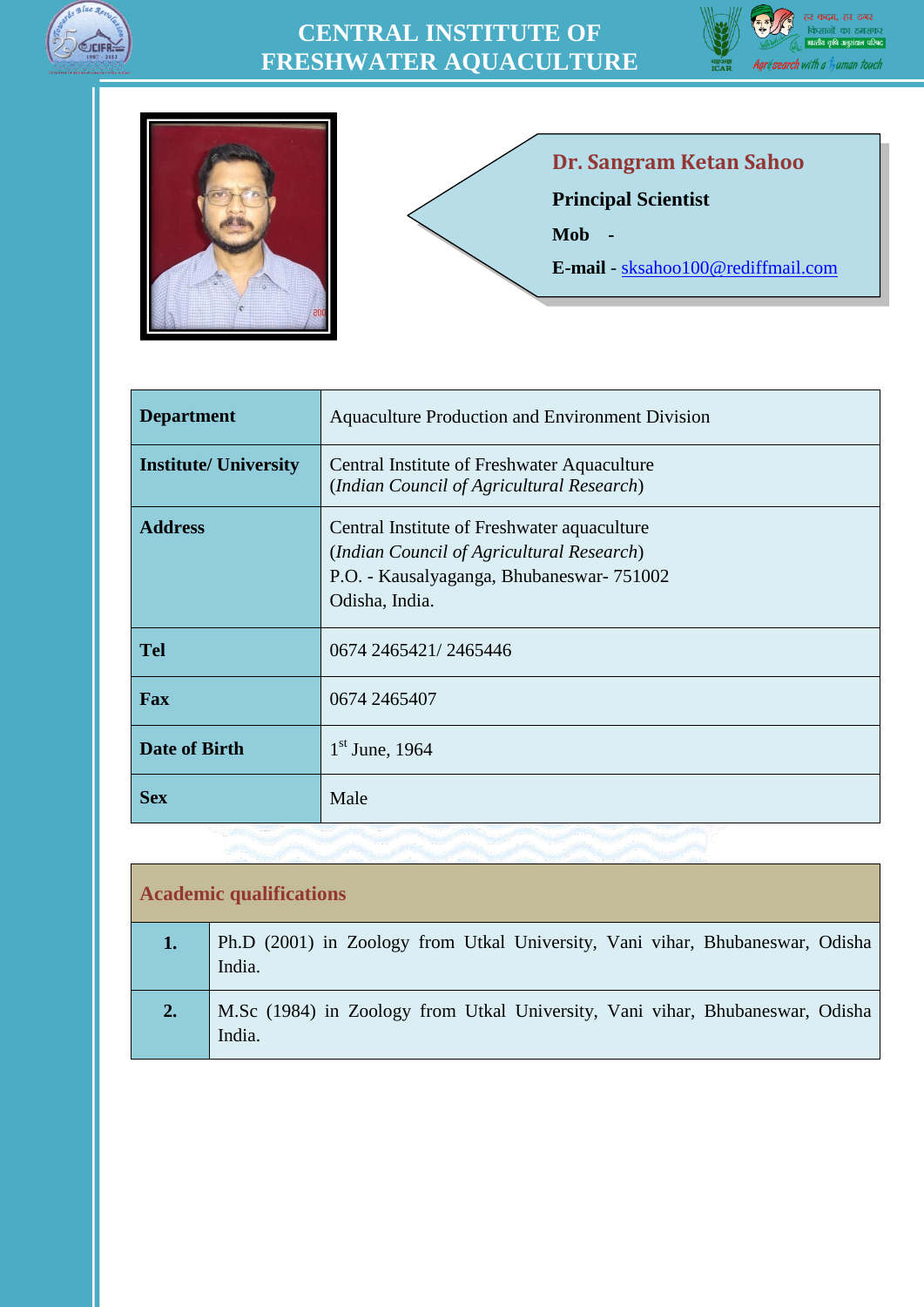



| <b>Awards/recognition</b><br>received | Received "Krishak Bandhu" award from Krisak samaj, Odisha<br>1.<br>during 2011for aquaculture developmental work in three backward<br>districts of Odisha under NAIP project.                                                                                                               |
|---------------------------------------|---------------------------------------------------------------------------------------------------------------------------------------------------------------------------------------------------------------------------------------------------------------------------------------------|
|                                       | Appreciation letter received from "nr International (UK)" for<br>2.<br>installation and operation of FRP carp hatchery in Diptipur, Odisha<br>under "Western Orissa Rural Livelihoods Project" during 2007-08<br>creating awareness on carp seed production and aquaculture in the<br>area. |
|                                       | Received "Young Scientist Award" during the year 2006 from the<br>3.<br>Institute.                                                                                                                                                                                                          |
|                                       | Aquaculture Production and Environment division (APED)<br>4.<br>received "Best Section" from the Institute during 2006 and myself<br>is one of the member of APED.                                                                                                                          |
|                                       | 5.<br>Appreciation letter received from the Deputy Director General<br>(Fisheries), ICAR during 2006-07 for the "successful breeding and<br>larval rearing of <i>Pangasius Pangasius</i> ".                                                                                                 |
|                                       | Appreciation letter received from the Deputy Director General<br>6.<br>(Fisheries), ICAR for the successful breeding and rearing of an<br>endangered catfish Horabagrus brachysoma during 2005-06.                                                                                          |
| <b>Research Experience</b>            | Finfish/catfish breeding and rearing<br>$\bullet$                                                                                                                                                                                                                                           |
| and current activities                | Rural development through aquculture activities<br>$\bullet$                                                                                                                                                                                                                                |
|                                       |                                                                                                                                                                                                                                                                                             |
| <b>Current Research</b>               | 1.<br>Outreach activity on fish feed                                                                                                                                                                                                                                                        |
| <b>Projects</b>                       | 2.<br>Sustainable<br>livelihood<br>through<br>integrated<br>improvement<br>freshwater aquaculture, horticulture and livestock development in<br>Mayurbhanj, Keonjhar and Sambalpur districts of Orissa                                                                                      |
|                                       | 3.<br>Seed production in Agricultural crops and fisheries                                                                                                                                                                                                                                   |
|                                       | Seed production and grow-out culture of indigenous catfish,<br>4.<br>magur through training and demonstration in North-Eastern states<br>(Assam & Manipur)                                                                                                                                  |
| <b>Completed Projects</b>             | Mass production of fry and fingerlings, and culture of Clarias<br>1.<br>batrachus                                                                                                                                                                                                           |
|                                       | 2.<br>Breeding and culture of Indian catfishes                                                                                                                                                                                                                                              |
|                                       | 3.<br>Processing and recycling of fish and animal offals as the fish meal<br>substitute in the diet of fish                                                                                                                                                                                 |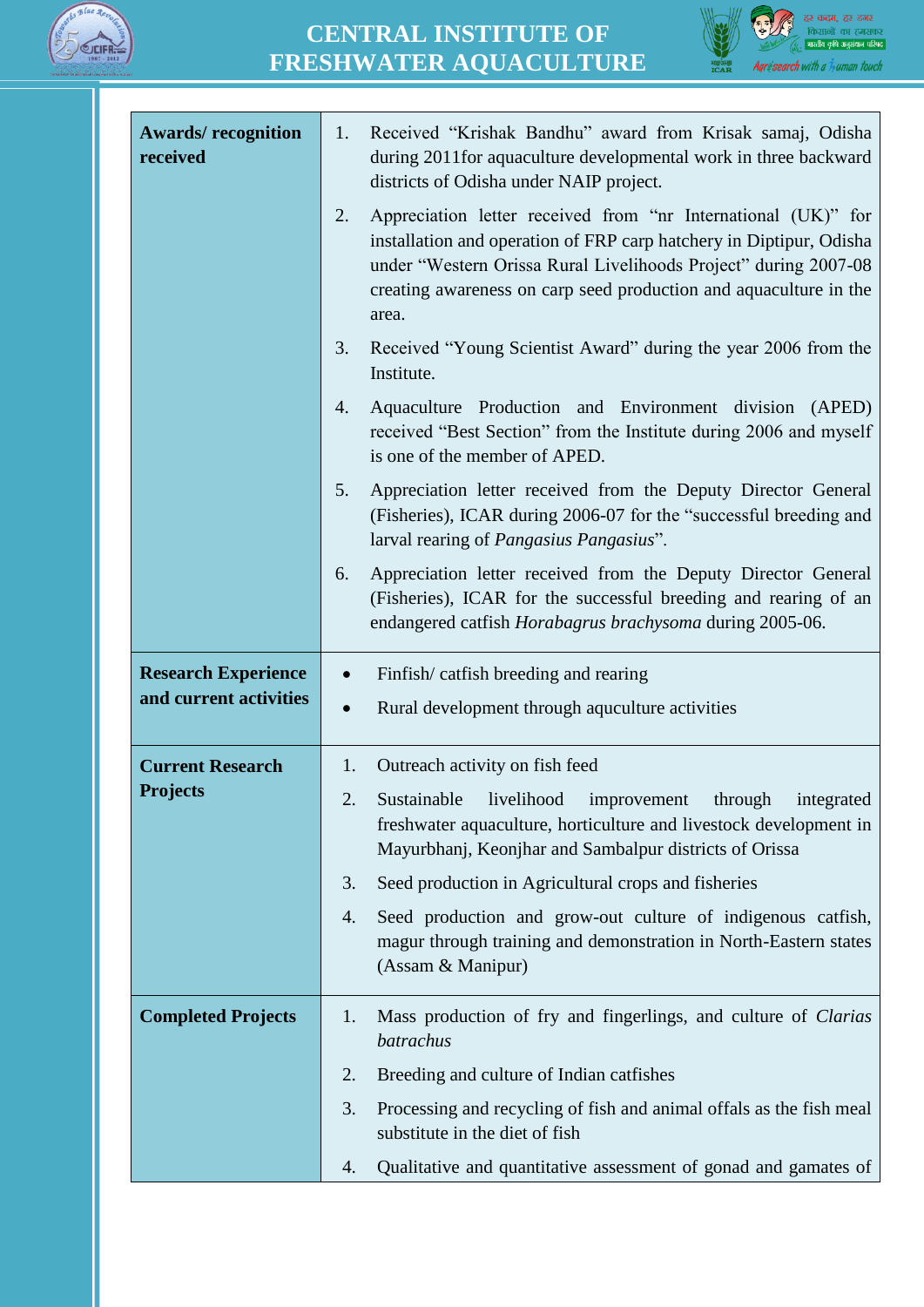



|                                                | Indian major carps through induced breeding with GnRH based<br>inducing agents and carp pituitary extract                                                                                                                                                                                                                                                                                                               |
|------------------------------------------------|-------------------------------------------------------------------------------------------------------------------------------------------------------------------------------------------------------------------------------------------------------------------------------------------------------------------------------------------------------------------------------------------------------------------------|
|                                                | Encycling and recycling of animal, fish waste and slaughter house<br>5.<br>blood as fish meal substitute in fish feed                                                                                                                                                                                                                                                                                                   |
|                                                | Breeding and culture of Pangasius pangasius<br>6.                                                                                                                                                                                                                                                                                                                                                                       |
|                                                | Breeding and culture of Mahanadi Mahaseer, Tor mosal<br>7.<br>mahanadicus (David)                                                                                                                                                                                                                                                                                                                                       |
|                                                | 8.<br>Mass seed production and growout culture of diversified<br>catfishes: Pangasius pangasius and Horabagrus brachysoma                                                                                                                                                                                                                                                                                               |
|                                                | Development of flow-through system for industrial aquaculture<br>9.                                                                                                                                                                                                                                                                                                                                                     |
|                                                | 10. Breeding and culture of large Indian catfishes                                                                                                                                                                                                                                                                                                                                                                      |
|                                                | 11. Setting up a portable FRP carp hatchery in Bargarh district<br>(Consultancy mode)                                                                                                                                                                                                                                                                                                                                   |
| <b>Products</b><br>commercialized/<br>released | Institute of Freshwater Aquaculture in<br>2008<br>1.<br>Central<br>commercialized "FRP Magur Hatchery" to M/s. M R Aqua<br>tech, Bhubaneswar, Odisha) in which I am the core team<br>member to develop the FRP hatchery for Magur.                                                                                                                                                                                      |
|                                                | 2.<br>Immunoboost-C has been developed to enhance immunity in<br>Indian carps. The product was commercialized to M/S. Star<br>Aqua Lab, West Bengal.                                                                                                                                                                                                                                                                    |
|                                                | 3.<br>"STARTER- M" magur Larval diet has been developed to wean<br>Clarias batrachus (Magur) larvae. This feed was officially<br>released at this Institute by the Hon'ble Union Minister for<br>Agriculture, Mr Sarad Pawar on 26 <sup>th</sup> Dec 2004. This feed is<br>nutritionally balanced and highly palatable for baby magur. It<br>ensures faster growth and high survival of larvae.                         |
|                                                | Starter- Pangas, a larval feed has been developed to wean P.<br>4.<br><i>pangasius</i> larvae. This feed was officially released at Indian<br>Council of Agricultural Research, New Delhi by the Secretary<br>DARE, Director General, ICAR during April, 2011. This feed is<br>nutritionally balanced and highly palatable for Pangas larvae. It<br>ensures faster growth and high survival of larvae.                  |
|                                                | Pangas Grow-1, a Pangasfry feed has been developed to feed P.<br>5.<br><i>pangasius</i> fry. This feed was officially released during Farmers<br>meet in Calcutta by the Vice-Chancellor, West-Bengal<br>University of Animal husbandry and Veterinary Science during<br>April, 2010. This feed is nutritionally balanced and highly<br>palatable for Pangas fry. It ensures faster growth and high<br>survival of fry. |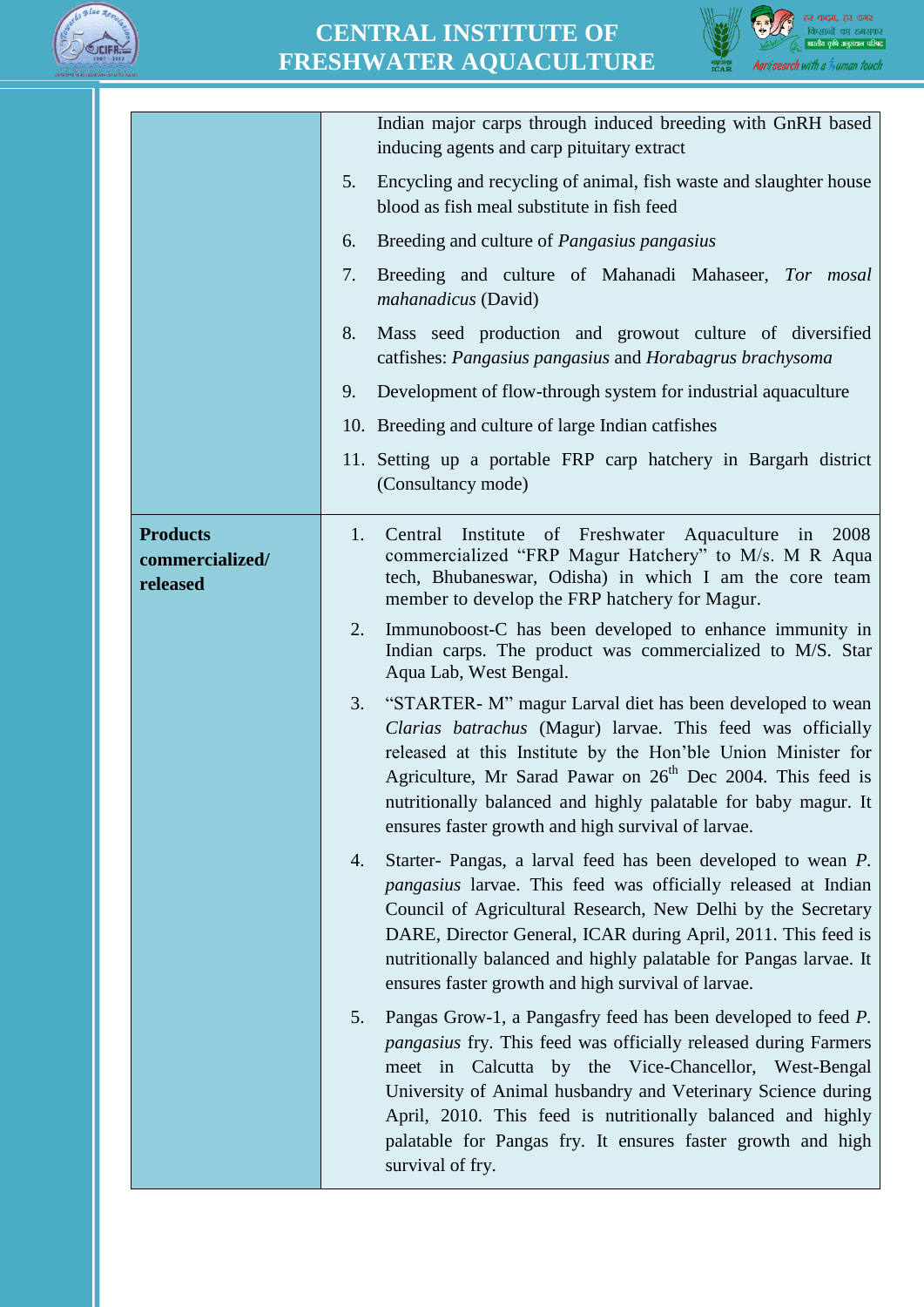



|                                          | Pangas Grow-1, a Pangasfry feed has been developed to feed P.<br>6.<br><i>pangasius</i> fry. This feed was officially released during at CIFA<br>by the Secretary DARE, Director General, ICAR during January,<br>2012. This feed is nutritionally balanced and highly palatable for<br>Pangas fry. It ensures faster growth and high survival of fry. |
|------------------------------------------|--------------------------------------------------------------------------------------------------------------------------------------------------------------------------------------------------------------------------------------------------------------------------------------------------------------------------------------------------------|
| <b>Publications</b>                      | <b>Books Authored</b>                                                                                                                                                                                                                                                                                                                                  |
|                                          | 1. Gupta, S.D., Mohapatra, B.C., Routray, P., Sahoo, S.K. and<br>Verma, D.K. (2008). Text book of breeding and hatchery<br>management of carps. Narendra Publication, New Delhi. Pp 163.                                                                                                                                                               |
|                                          | 2. Ayyappan, S., Jena, J.K., Sahoo, S.K., Sarkar, S.K., Satpathy,<br>B.B. and Nayak, P.K. (1999). National Freshwater Aquaculture<br>development Plan. CIFA, Bhubaneswar. Pp. 75.                                                                                                                                                                      |
|                                          | 3. Ayyappan, S., Jena, J.K., Sarkar, S.K., Satpathy, B.B., Nayak,<br>P.K. and Sahoo, S.K. (1998). Strategies for increasing fish<br>production from freshwater aquaculture in India.<br>CIFA,<br>Bhubaneswar. Pp. 58.                                                                                                                                  |
|                                          | 4. Ayyappan, S., Jena, J.K. and Sahoo, S.K. (1997). National<br>Freshwater Aquaculture development Plan-Orissa<br>CIFA,<br>Bhubaneswar. Pp. 48.                                                                                                                                                                                                        |
| <b>Books/</b> documents<br><b>Edited</b> | 1. Proceedings of "National workshop and stakeholder meet on fish<br>feeds" (Eds. K.N. Mohanta, S.C. Rath, A. Saha, B.N. Paul, S.K.<br>Sahoo and S.S. Giri) held during 2011 at CIFA, Bhubaneswar.<br>Pp. 20.                                                                                                                                          |
|                                          | Proceedings of the Workshop on "Portable hatchery for better<br>carp seed production" (Eds. N. Sarangi, B.C. Mohapatra, P.<br>Sahu, S.K. Sahoo, S. Mohanty and K.K. Sharma) held during<br>2007 at CIFA, Bhubaneswar. Pp. 11.                                                                                                                          |
|                                          | 3. Compedium of Abstracts, The Fifth Indian Fisheries Forum (Eds.<br>S. Ayyappan, J.K. Jena, P.K. Sahoo, S.K. Sahoo, S.N. Mohanty,<br>S.C. Mukherjee, K. Kumar, S.K. Swain and B.B. Sahoo)<br>organized by AFSIB & CIFA during 2000 at Bhubaneswar. Pp.<br>169.                                                                                        |
|                                          | 4. Souvenir, The Fifth Indian Fisheries Forum (Eds. S. Ayyappan,<br>J.K. Jena, P.K. Sahoo, S.K. Sahoo, S.N. Mohanty, S.C.<br>Mukherjee, K. Kumar, S.K. Swain and B.B. Sahoo) organized<br>by AFSIB & CIFA during 2000 at Bhubaneswar. Pp.125.                                                                                                          |
|                                          |                                                                                                                                                                                                                                                                                                                                                        |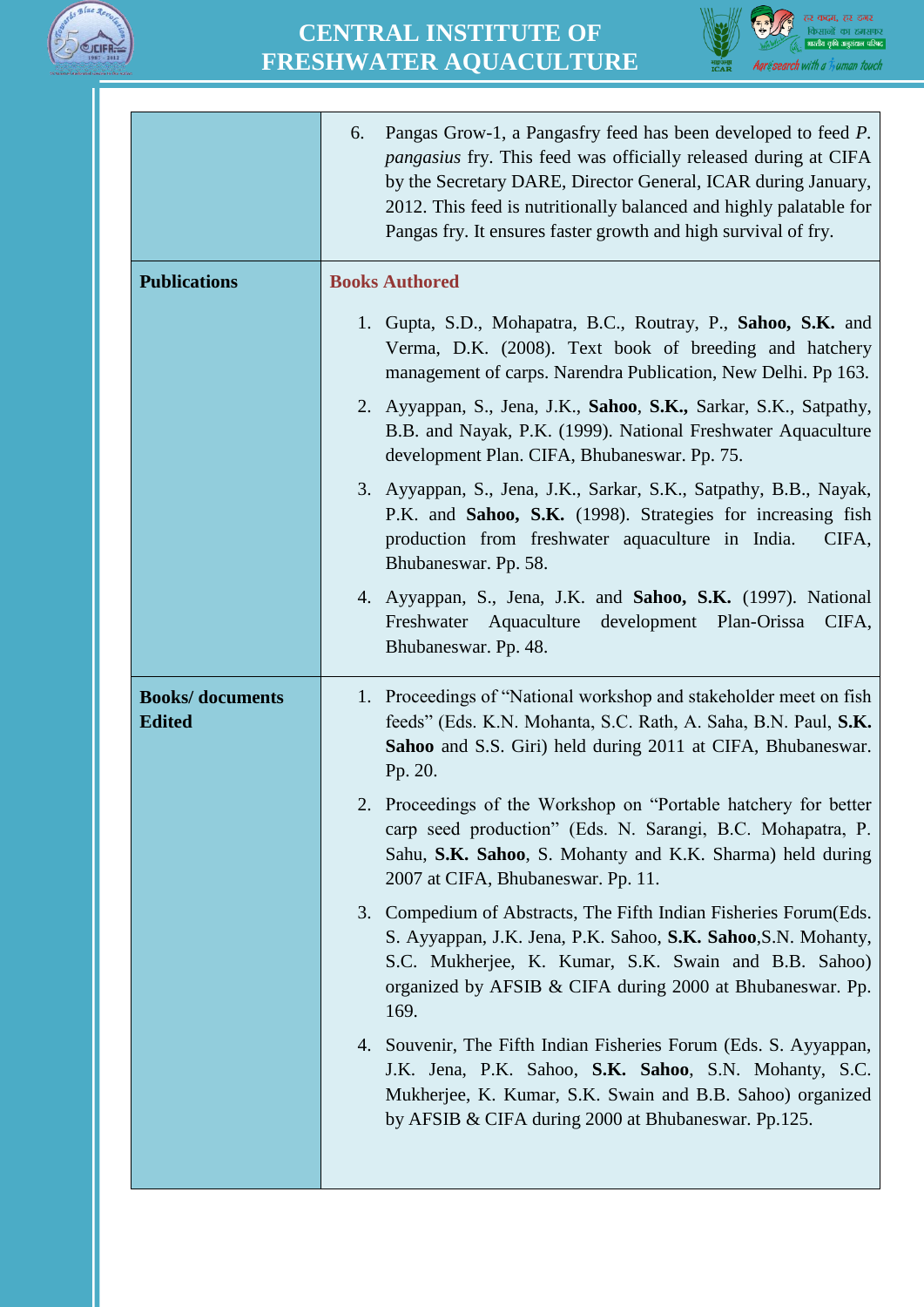



| <b>Articles Published in</b><br><b>Journals</b> | 1. Giri, S. S., Sahoo, S. K., Mohanty, S. N., and Sahu, A. K.<br>(2011). Effect of dietary protein levels on growth, feed utilization<br>composition of endangered bagrid catfish<br>and<br>carcass<br>brachysoma<br>(Gunther<br>1864)<br>Horabagrus<br>fingerlings.<br>Aquaculture Nutrition, 17: 332-337.                      |
|-------------------------------------------------|----------------------------------------------------------------------------------------------------------------------------------------------------------------------------------------------------------------------------------------------------------------------------------------------------------------------------------|
|                                                 | <b>2.</b> Giri, S. S., <b>Sahoo, S. K.</b> and Mohanty, S. N. (2010).<br>Replacement of by-catch fishmeal with dried chicken viscera<br>meal in extruded feeds: effect on growth, nutrient utilisation and<br>carcass composition of catfish Clarias batrachus<br>(Linn.)<br>fingerlings. Aquaculture International, 18:539–544. |
|                                                 | 3. Sahoo, S. K., Giri, S. S. and Chandra, S. (2010). Threatened<br>of the<br>world: <i>Clarias batrachus</i> (Linn.<br>fishes<br>1758).<br>Environmental Biology of Fishes, 88: 85-86.                                                                                                                                           |
|                                                 | <b>4. Sahoo, S. K., Giri, S. S., Chandra, S. and Sahu, A. K. (2010).</b><br>Stocking density- dependant growth and survival of Asian sun<br>catfish, <i>Horabagrus brachysoma</i> (Gunther 1861) larvae. Journal<br>of Applied Ichthyology, 26: 609-611.                                                                         |
|                                                 | 5. Sahoo, S.K., Giri S.S. and Chandra, S. (2008). Rearing<br>performance of <i>Clarias batrachus</i> larvae: effect of age at<br>stocking on growth and survival during fingerling production.<br>Aquaculture, 280:158-160.                                                                                                      |
|                                                 | <b>6. Sahoo, S. K., Giri, S. S., Chandra, S. and Sahu, A. K. (2007).</b><br>Spawning performance and egg quality of Asian catfish Clarias<br>batrachus (Linn.) at various doses of human chorionic<br>gonadotropin (HCG) injection and latency periods during<br>spawning induction. Aquaculture, 266: 289–292.                  |
|                                                 | 7. Swain, P., Dash, S., Sahoo, P. K., Routray, P., Sahoo, S. K.,<br>Gupta, S. D., Meher, P. K. and Sarangi, N. (2007). Non-specific<br>immune parameters of brood Indian major carp Labeo rohita and<br>their seasonal variations. Fish & Shellfish Immunology, 22: 38-<br>43.                                                   |
|                                                 | 8. Swain, P., Dash, S., Bal, J., Routray, P., Sahoo, P. K., Sahoo, S.<br>K., Saurabh, S., Gupta, S. D. and Meher, P. K. (2006). Passive<br>transfer of maternal antibodies and their existence in eggs, larvae<br>and fry of Indian major carp, <i>Labeo rohita</i> (Ham.). Fish &<br>Shellfish Immunology, 20: 519-527.         |
|                                                 | 9<br>Sahoo, S. K., Giri, S. S. and Sahu, A. K. (2005). Induced<br>spawning of Asian catfish, Clarias batrachus (Linn.): effect of<br>various latency periods and SGnRHa and domperidone doses on<br>spawning performance and egg quality.<br>Aquaculture Research,<br>36: 1273-1278.                                             |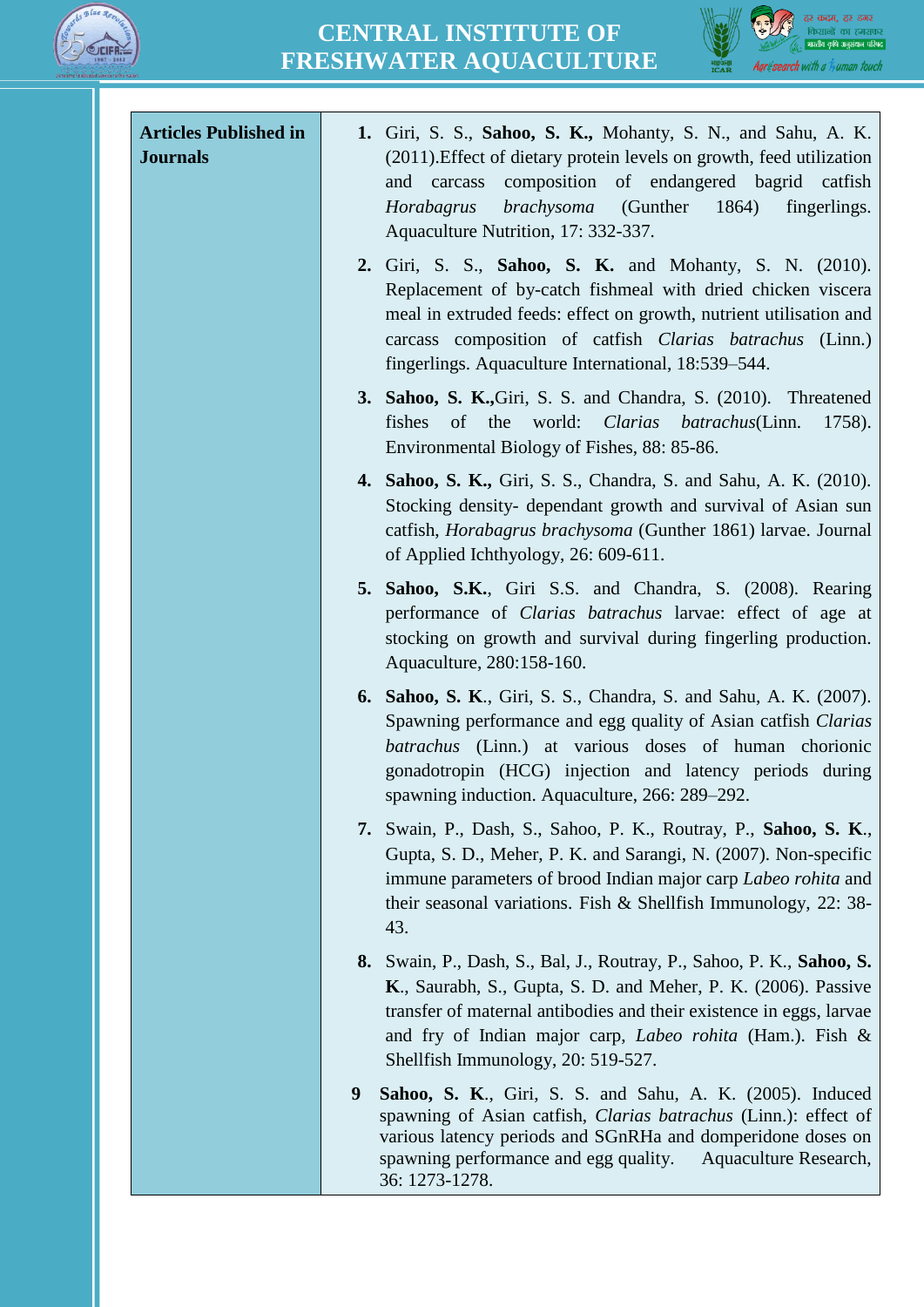



|                                  | 10 Sahoo, S. K., Giri, S. S. and Sahu, A. K. (2004). Effect of<br>stocking density on growth and survival of Clarias batrachus<br>(Linn.) larvae and fry during hatchery rearing. Journal of Applied<br>Ichthyology, 20: 302-305.                                                                                                                                                                 |
|----------------------------------|---------------------------------------------------------------------------------------------------------------------------------------------------------------------------------------------------------------------------------------------------------------------------------------------------------------------------------------------------------------------------------------------------|
|                                  | 11 Giri, S. S., Sahoo, S. K., Sahoo, B. B., Sahu, A. K., Mohanty, S.<br>N., Mukhopadhyay, P. K. and Ayyappan, S. (2002). Larval<br>survival and growth in <i>Wallago attu</i> (Bloch and Schneider):<br>effects of light, photoperiod and feeding regimes. Aquaculture,<br>213: 151-161.                                                                                                          |
|                                  | 12 Giri, S. S., Sahoo, S. K., Sahu, A. K. and Meher, P. K. (2002).<br>Effect of dietary protein level on growth, survival, feed utilisation<br>and body composition of hybrid Clarias catfish (Clarias<br>batrachus x Clarias gariepinus). Animal Feed Science and<br>Technology, 104: 169-178.                                                                                                   |
|                                  | 13 Sahu, A. K., Sahoo, S. K. and Giri, S. S. (2002). Efficacy of<br>water hyacinth compost in nursery ponds for larval rearing of<br>Indian major carp, <i>Labeo rohita</i> Bioresource Technology, 85:<br>309-311.                                                                                                                                                                               |
|                                  | 14 Giri, S. S.; Sahoo, S. K.; Sahu, A. K. and Mukhopadhyay, P. K.<br>(2000). Nutrient digestibility and intestinal enzyme activity of<br><i>Clarias batrachus</i> (Linn.) juveniles fed on dried fish and chicken<br>viscera incorporated diets. Bioresource Technology, 71: 97-101.                                                                                                              |
|                                  | 15 Giri, S. S., Sahoo, S. K., Sahu, A. K. and Mukhopadhyay, P. K.<br>(1999). Growth, feed utilisation and carcass composition of<br>Clarias batrachus (Linn.) fingerlings fed on dried fish and<br>chicken viscera incorporated diets. Aquaculture Research, 31:<br>767-771.                                                                                                                      |
| <b>Articles</b> in<br>proceeding | 1. Giri, S. S., Sahoo, S. K. and Paul, B. N. (2011). Initiatives to<br>conserve LC-PUFA in human through aquaculture. In: First<br>Indian Academy of Veterinary Nutrition and Animal Welfare<br>Conference-2011, held at VCA, DURG, Chhattisgarh during 24-<br>25 September. IAVN & VCA, Durg. Pp. 28-31.                                                                                         |
|                                  | 2. Giri, S. S., Sahoo, S. K., Rath, S. C., Paul, B. N., Rangacharyulu,<br>P. V. and Mohanty, S. N. (2010). Fish nutrition, feeds and feeding<br>with special emphasis to Indian major carp polyculture. In:<br>Proceedings of VII Biennial Animal Nutrition Association<br>Conference held at Orissa University of Agriculture<br>$-\&$<br>Technology, Bhubaneswar, India. ANA & OUAT. Pp. 96-98. |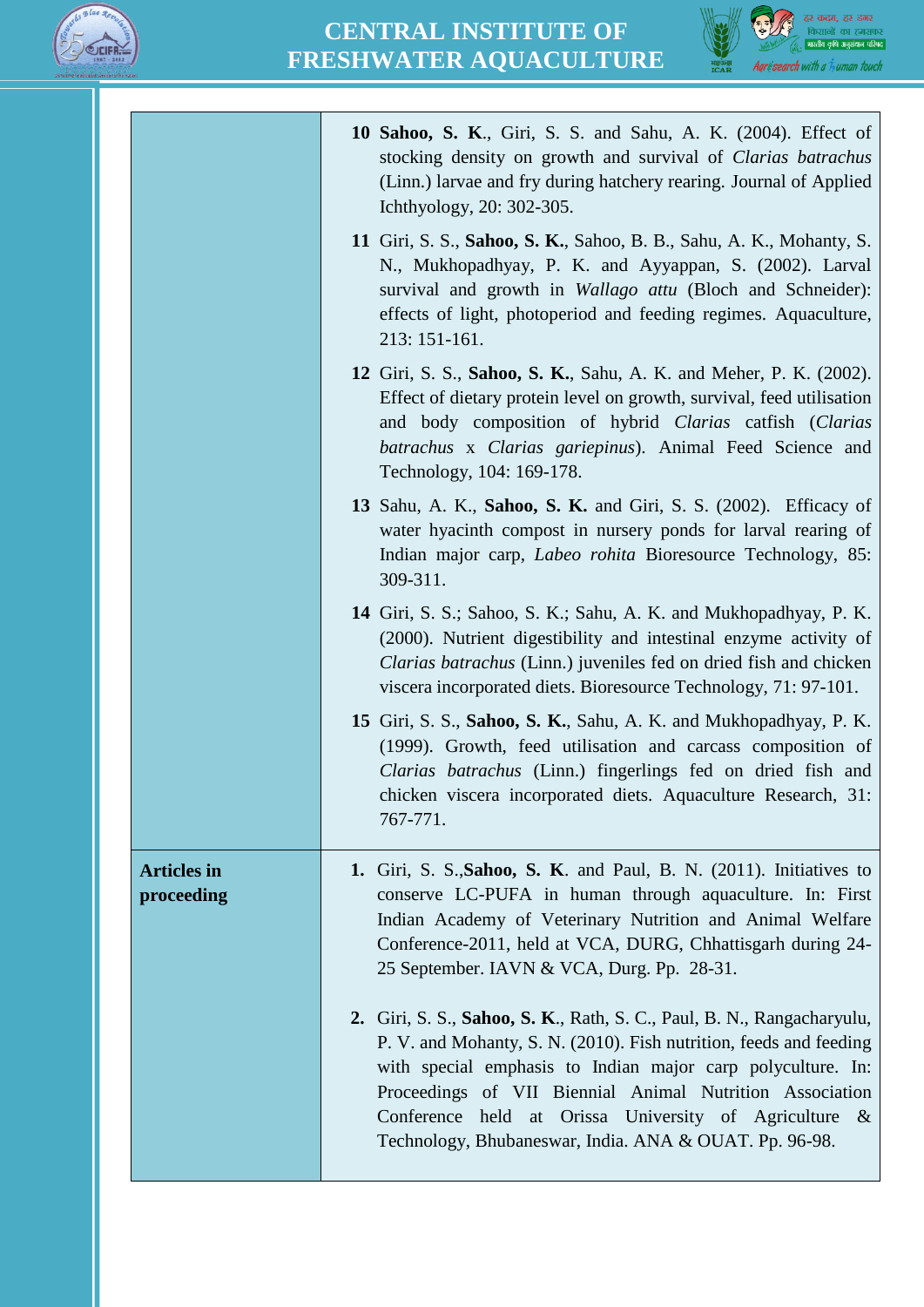



|                         | 3. Giri, S.S. and Sahoo, S.K. (2009). Growth, feed utilization and<br>body carcass composition of endangered Asian yellow catfish<br>( <i>Horabagrus brachysoma</i> ) fingerling. IN: Proceedings of Animal<br>Nutrition Association World Conference (Eds. A.K. Pattanaik,<br>A.K. Verma, D.N. Kamra, K. Sharma). ANA, ICAR, IVRI &<br>ILRI. Pp. 244. |
|-------------------------|--------------------------------------------------------------------------------------------------------------------------------------------------------------------------------------------------------------------------------------------------------------------------------------------------------------------------------------------------------|
|                         | 4. Giri, S. S., Sahoo, S. K., Jena, J. C., Mohanty, S. N. and Sarangi,<br>N.: Fish and human health In: Proceedings of National<br>symposium on "Prospective role of veterinary public health in<br>integrated rural development" held at college of Veterinary<br>Science and Animal Husbandry, OUAT, Bhubaneswar, India.<br><b>VSAH &amp; OUAT</b>   |
|                         | 5. Sahoo, S. K., Giri. S.S., Sahu, A. K. and Gupta, S. D. 2002).<br>Evaluation of hideout on Growth and survival of Wallago attu<br>(Schneider) larvae during indoor rearing. In: Proceeding of The<br>Fifth Indian Fisheries Forum AoA&AFSIB. Pp. 35-37.                                                                                              |
| <b>Popular Articles</b> | <b>1. Sahoo, S. K., Giri, S. S. and Chandra, S. (2011). Management in</b><br>seed production of an endangered catfish, <i>Horabagrus</i><br><i>brachysoma</i> during its hatchery phase. Aquaculture Asia, 16: 26-<br>30.                                                                                                                              |
|                         | 2. Swain, S. K., Meher, P. K., Sahoo, S. K., Mohapatra, B. C.,<br>Patra, B. and Swain, D. K. (2011). Adivasibahulaanchala re<br>matsya, udyankrusi o pasupalanrabikasa pain<br>N.A.I.P<br>raekaavinavprachesta. Minaloka, 2: 27-29.                                                                                                                    |
|                         | 3. Swain, S. K., Ikmal, S. S., Parida, S., Patro, B., Sahoo, S. K.,<br>Rajesh, N., Meher, P. K., Jena, J. K. and Jayasankar, P. (2011).<br>Success story of the Barakhandapat ornamental fish breeding<br>unit at Patana cluster of Keonjhar, Odisha, India. Aquaculture<br>Asia, 16: 13-16.                                                           |
|                         | 4. Giri, S. S., Paul, B. N., Sahoo, S. K., Rangacharyulu, P. V.,<br>Rath, S. C. & Mohanty, S. N. (2010). Fish oils and cardio-<br>vascular health. Fishing Chimes, 30: 37-39.                                                                                                                                                                          |
|                         | <b>5. Sahoo, S. K., Giri, S. S., Chandra, S. and Sahu, A.K. (2010).</b><br>Management in seed rearing of Asian catfish, Clarias batrachus,<br>in hatchery conditions Aquaculture Asia, 15: 23-25.                                                                                                                                                      |
|                         | 6. Sahu, A.K., Chandra, S. & Sahoo, S. K. (2005). Deshi magur ke<br>labhakari kheti (In hindi language). Kheti, 58: 33-36.                                                                                                                                                                                                                             |